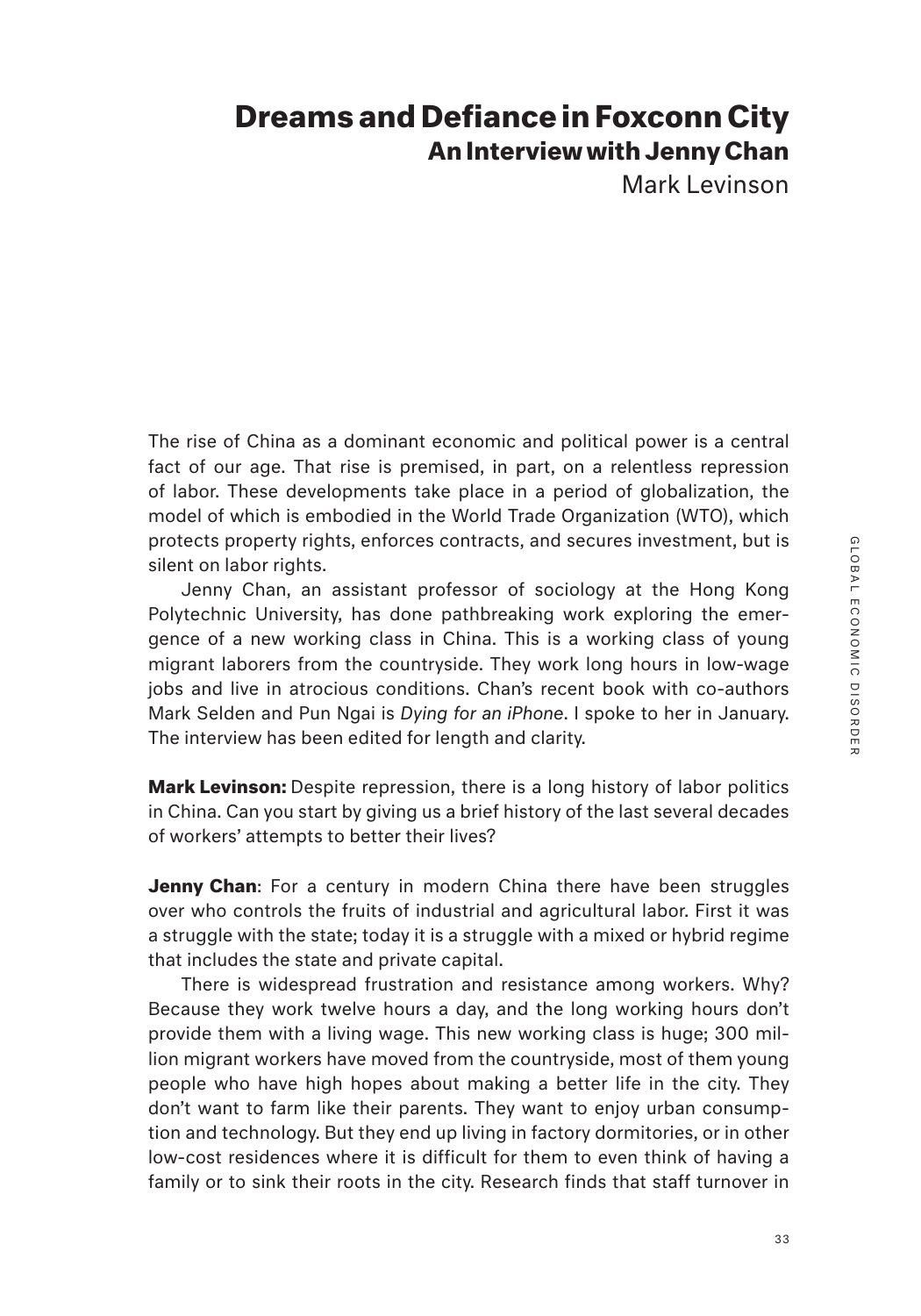electronics factories is high, and yet management is primarily concerned about manufacturing productivity and product quality. What about workers' well-being?

**Levinson**: Did labor struggles become more prevalent after China joined the WTO in 2001?

**Chan**: Yes. As China became more integrated into transnational production and global commerce, the provinces started to mobilize even more rural workers to meet the massive demand for service, construction, and factory work in cities. Over the past two decades, there has been high mobility of both capital and labor. Asian, U.S., and European direct investment reshaped China's growth model and expanded it, drawing more workers into the market.

**Levinson**: Let's talk about your book, *Dying for an iPhone*, which I found to be a staggering account of the lives and working conditions of the young



Workers in the Foxconn factory in Shenzhen (STR/AFP/GettyImages)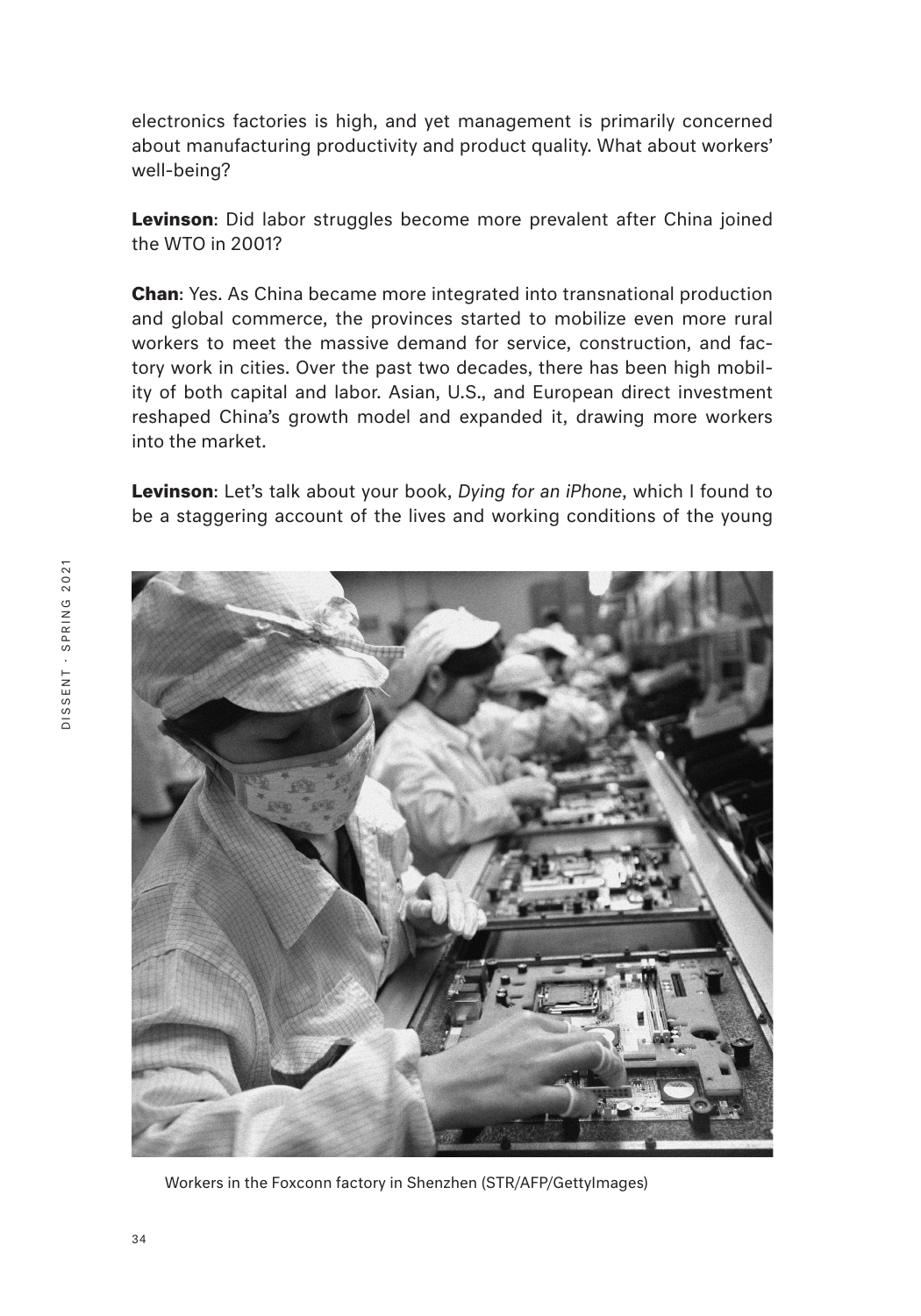people who work at Foxconn, a company that produces products for Apple. First of all, what led you to study workers at Foxconn?

**Chan**: Foxconn is the largest contract electronics manufacturer in the world. At one point Foxconn's total workforce was 1.3 million people, with the vast majority in China's forty factories. But its headquarters is in Taipei, and it also has large factories in Vietnam, India, and the Czech Republic. Foxconn claimed it was planning to open a really big LCD factory in Wisconsin, although now it is very unclear if that will happen. China remains the main source of Foxconn's profitability. Over the past ten years or so, Foxconn has been moving into the central and southwestern parts of China, forming the major industrial hub for China to connect with the Middle East and Europe as part of the "New Silk Road."

All the contradictions of the global economy are visible at Foxconn. They make products for Apple, the iconic company of our age. In the context of a neoliberal trade regime, structured by the U.S. and Chinese governments, this company has developed a brutally exploitative system of production. While the world marvels at the latest Apple gadget, we thought it would be worthwhile to look at the workers who make the product.

And the fact is, when worker rights are suppressed at a global behemoth like Foxconn, it makes it difficult for workers in the United States, Mexico, Brazil, or Vietnam to improve their wages and working conditions. Worker struggles around the world are more linked than many people realize.

## **Levinson**: What did you discover at Foxconn?

**Chan**: It was shocking. In 2010, eighteen young migrant workers attempted suicide, one after the other. Four survived with crippling injuries. One of the survivors was seventeen years old and had worked for Foxconn for about a month. Due to some clerical error, she didn't get a wage. No one was there for her. Remember, these are young migrants who are away from home for the first time. These workers, in the prime of youth, arrive at Foxconn very hopeful; they're landing in a Fortune Global 500 company, and everyone's been picturing this air-conditioned high-tech environment, but it turns out to be very different from that. They're assembling iPhones on the line for twelve hours a shift.

The shifts, day and night, are so long because of the high volume and quick turnaround times for these commodities. It is inconceivable that a consumer should have to wait for a month for a new iPhone model! On the shop floor, industrial engineers are measuring output—just like Taylorist "scientific" managers. The workers, the humans, have their bodies and minds subsumed by the capitalist machine. They feel terribly desperate.

The turnaround times get shorter and shorter, because time is money. Our beloved iPhones are designed to quickly become obsolete. In the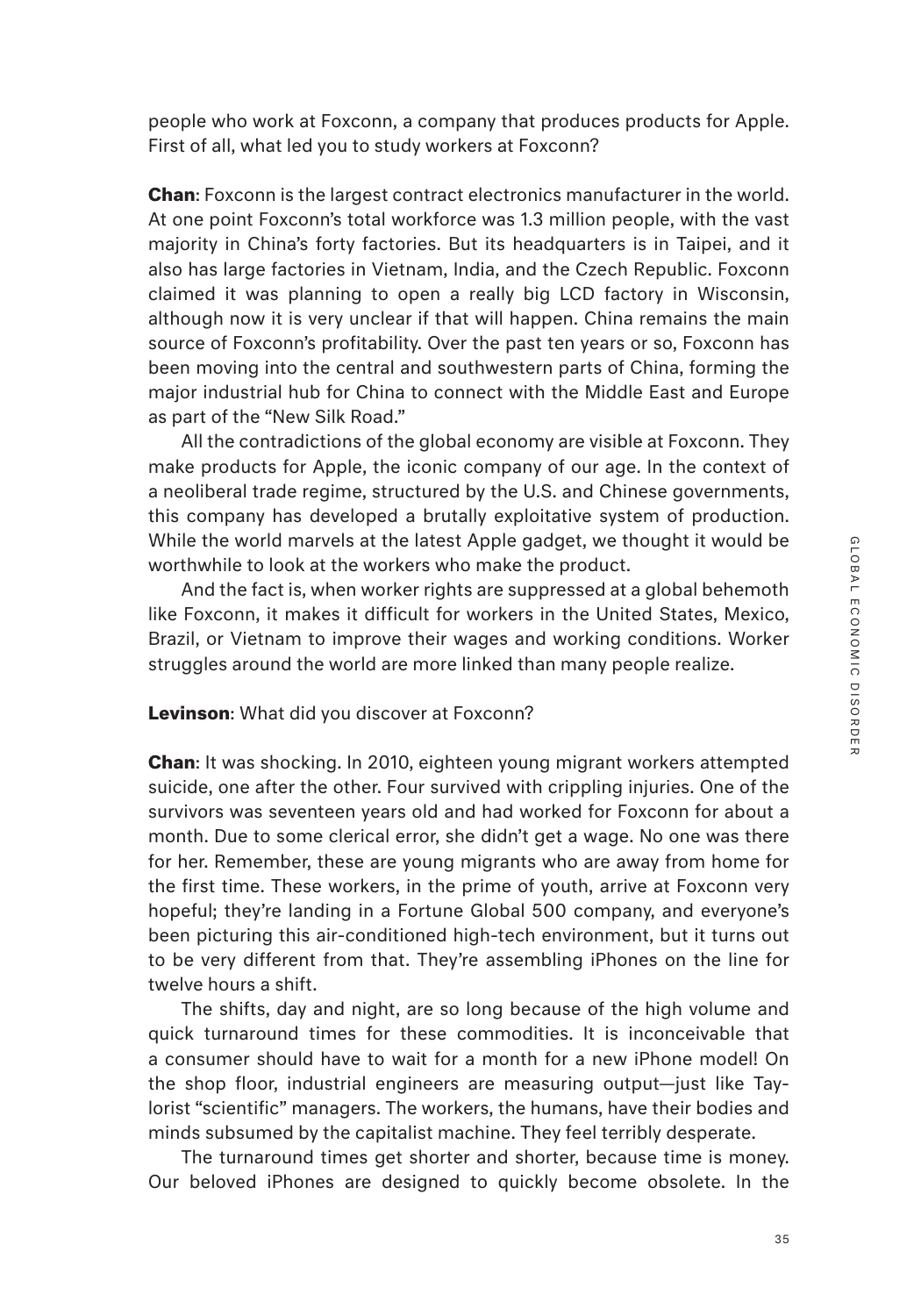factories, there isn't much hope for assembly workers to climb the ladder, to get a promotion. And many of these Foxconn workers are student interns from vocational schools who are likewise very exploited.

**Levinson**: What happened in response to the suicides? In the book there is a picture of nets put up outside the dormitories to catch people who were trying to kill themselves. Was that the entire response of Apple and Foxconn?

**Chan**: Those "anti-suicide nets" or "safety nets" are still up in many Foxconn factories. That tells us that the problems, the pressure, and the hopelessness are still there. If there have been any changes over the past ten years, they have been very minimal. Based on our understanding, Apple has tried to tighten the audit system to send more people to the factories and dormitories to conduct worker interviews. But that is merely a self-protective measure. Fundamentally, Apple and other tech firms are highly dependent on Foxconn and its downstream suppliers as well as other manufacturers in the global production network. The outsourcing of labor is meant to shift the risks while maximizing profits.

If Foxconn workers, including interning students, could organize their collective voice within a trade union, I believe things would be very different, because workers would have the power to demand what's really important to them.

**Levinson**: Say more about how Foxconn uses interns.

**Chan**: First, the scale is enormous. We're talking hundreds of thousands of students for whom working for Foxconn is part of their high school education. Local governments impose a student quota in direct response to company plans; the vocational schools under their jurisdiction are required to provide the number of interns needed by Foxconn and other companies.

These internships are a massive source of labor for Foxconn. In the summer of 2010, Foxconn had 150,000 interns, who are sixteen, seventeen, or eighteen years old. These young people are paid less than other workers for doing the same job on the line. Under Chinese law, they're classified as students; they are not recognized as employees. The legal distinction is very important. Foxconn's aim is short-term, flexible labor that can be disposed of easily. Because of their student status, they are not eligible for any social insurance payments, including healthcare and pensions. If they get injured, no one is responsible for them.

It's important to note that the future for what we call "student workers" is very uncertain. They are on the vocational track, and due to intense competition in the educational market, they are not aiming at world-class colleges or universities oriented to academic research. These interns hope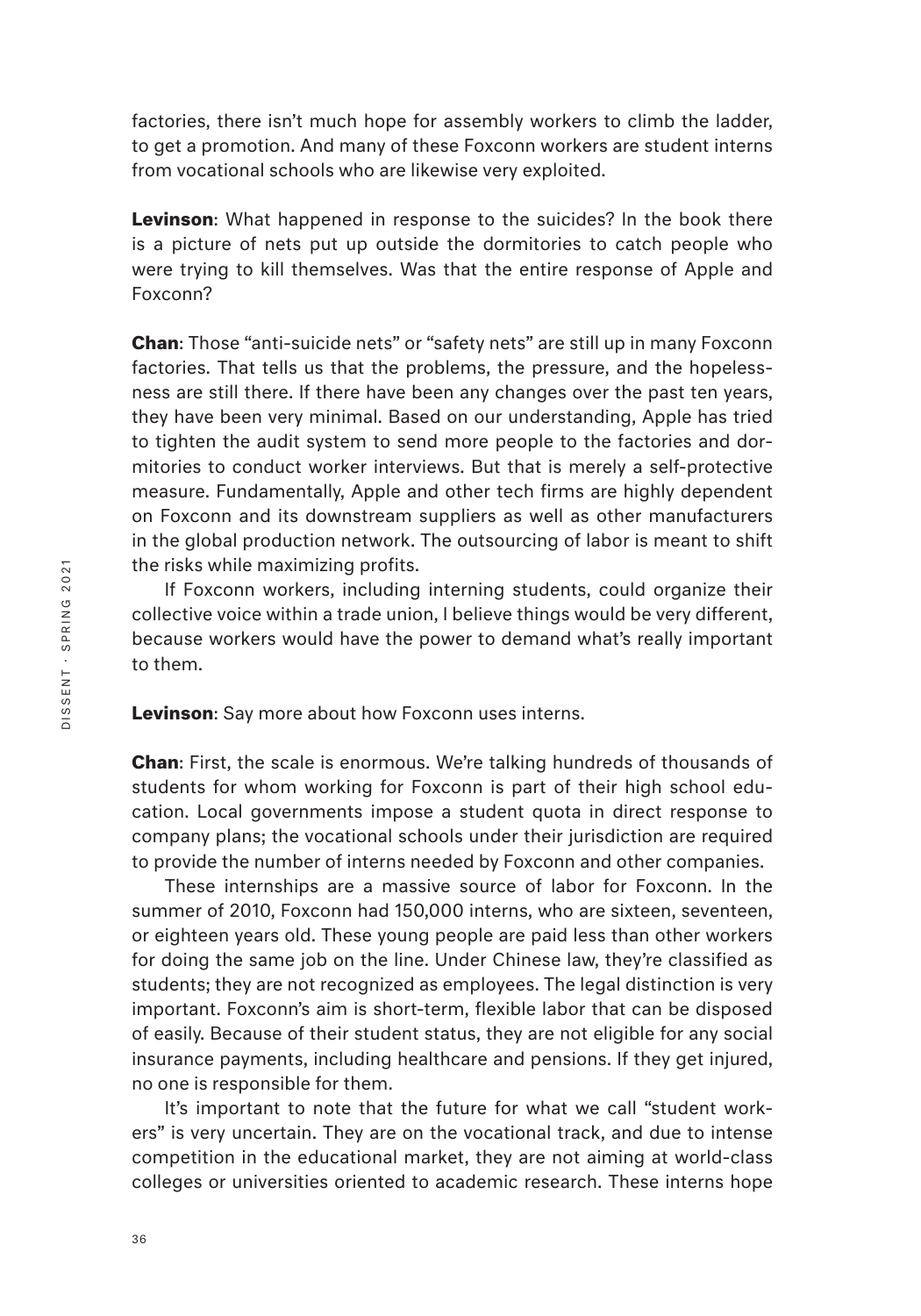to get useful vocational skills and a competitive edge in the labor market. But they all end up on assembly lines during their internships, which are often extended to meet the production needs. If they don't work hard, they won't graduate on time. In this sense, student labor is forced labor, a modern form of slavery.

**Levinson**: How long can workers put up with the pace, intensity, and pressure at Foxconn?

**Chan**: It varies. The workers and interns are creative. They engage in different tactics of resistance. Sometimes, they just pretend that they are sick and play video games in the dormitory. But of course, they are discovered after one or two days; then they are brought back to the assembly line. At other times, they deliberately make defective products, which slows down the pace of production.

**Levinson**: Apple tries to cultivate an image of a progressive company. What's Apple's complicity in the situation in China?

**Chan**: The most "progressive" thing about Apple is its public relations work. It is very good at creating an image that covers up the reality of its supply chain. In 2017 Apple's CEO Tim Cook, in his commencement address at the Massachusetts Institute of Technology, said, "Apple's mission is to serve humanity. It was just that simple: serve humanity." And in Apple's *Supplier Responsibility Progress Report* it says, "There's a right way to make products. It starts with the rights of people who make them." Our book is a severalhundred page exposé of the lie of that statement. The truth is that Apple creates horrible working conditions by pitting suppliers against each other. Apple squeezes Foxconn, Foxconn squeezes workers.

In 2010, amid the spate of worker suicides, Foxconn was the exclusive final-assembler of the iPhone and a major contractor for a wide array of electronics products for Dell, HP, and other global brands. We learned that about 60 percent of the market price of the iPhone 4 went into Apple's pockets. Chinese assembly workers, meanwhile, got only 1.8 percent of the gross profit. This tells us almost everything we need to know about the uneven global division of labor.

**Levinson**: You've mentioned that Foxconn workers need a union. China has, on paper, the largest trade union in the world, the All-China Federation of Trade Unions (ACFTU). But it's not an independent union; it's controlled by the state and the companies. How do workers see the ACFTU?

**Chan**: The chairwoman of the Foxconn union is the special assistant to the CEO, Terry Gou! How can workers have confidence in the company union?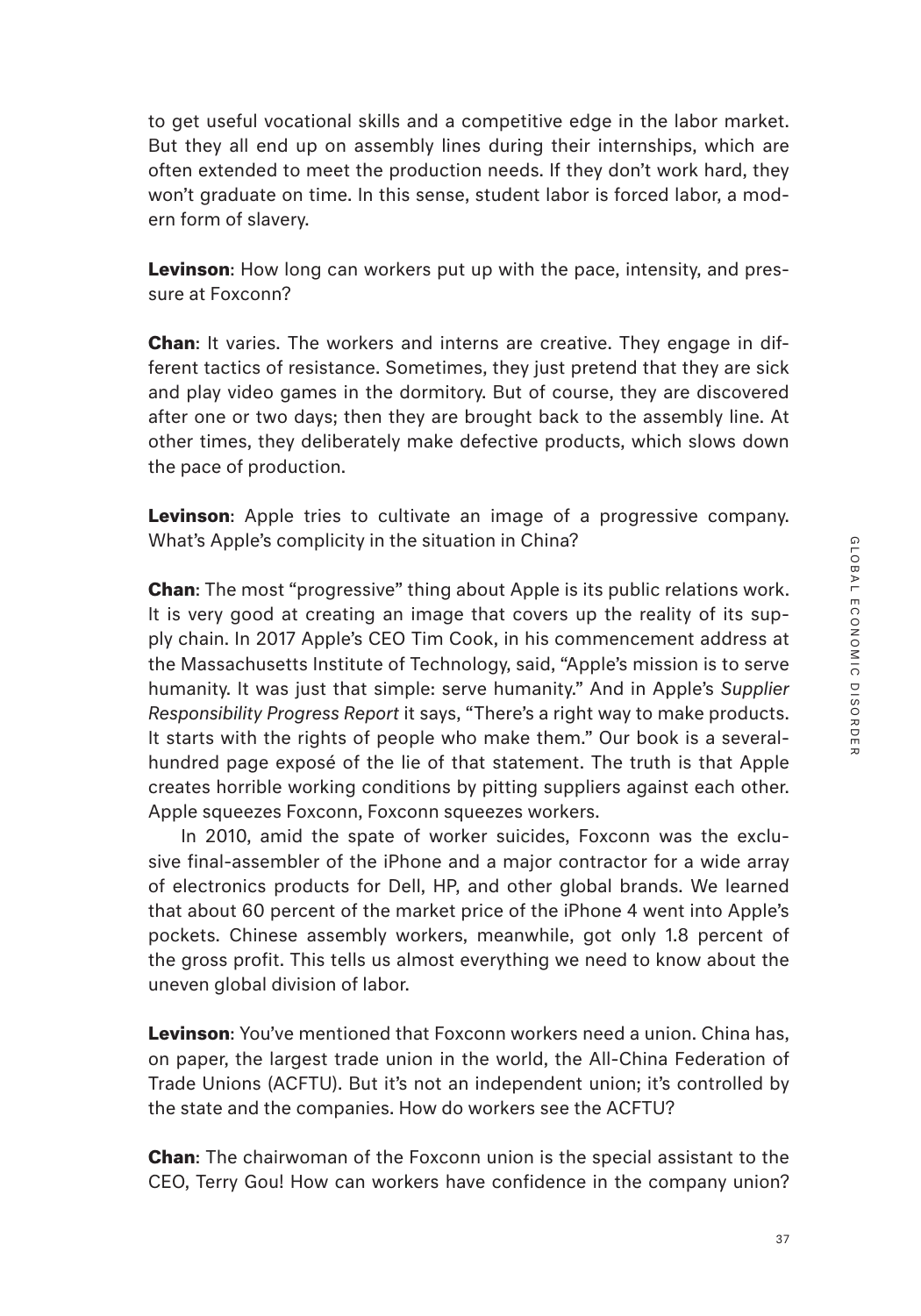The workers want to reclaim their trade union rights by having open and democratic elections.

**Levinson**: In the book you write that the ACFTU actually prevents the development of independent trade unions.

**Chan**: That's correct. The ACFTU is a state apparatus. It serves the political and economic goals of the state. It is not accountable to its members. At best local union officials mediate conflicts between management and workers in times of crisis to restore order and social stability while leaving the authoritarian structure of governance intact.

**Levinson**: How do workers at Foxconn protest, or express their dissatisfaction?

**Chan**: Most of the time, workers bypass the trade unions and organize independently. When the production deadline is fast approaching, they paralyze the assembly lines. They stop the flow of production. That is crucial. Foxconn is the world's largest electronics producer. It has a tightly integrated production system, so when one factory is not working, key components will not be supplied to another part of the assembly line.

Workers will sometimes get some support from university students or labor-rights groups on the community level. But these groups are very vulnerable to state crackdown. We have seen waves of government repression, from shutting down worker support organizations to detaining workeractivists and arresting protesters.

Labor unrest has shown mixed results. On the one hand, the authorities have increased surveillance. On the other hand, they have raised wages and benefits to stimulate domestic spending.

During our fieldwork, we talked to workers not just about strategizing to demand higher wages or better benefits—though that is really important but also about their political demands. They need more external support to change the social, economic, and legal systems, not just to empower workers in terms of enhancing employment rights, but also to improve education, housing, and healthcare so life could be better in the long run.

**Levinson**: Given the recent crackdowns on student-worker alliances, what can supporters of labor rights inside and outside of China do?

**Chan**: We just have to be more cautious. We have to understand that the costs of large-scale organizing and campaigning can be very high. Core leaders were humiliated and forced to admit that they broke the law by causing disturbances to public order and endangering national security. The government threatened their spouses or their children to silence them.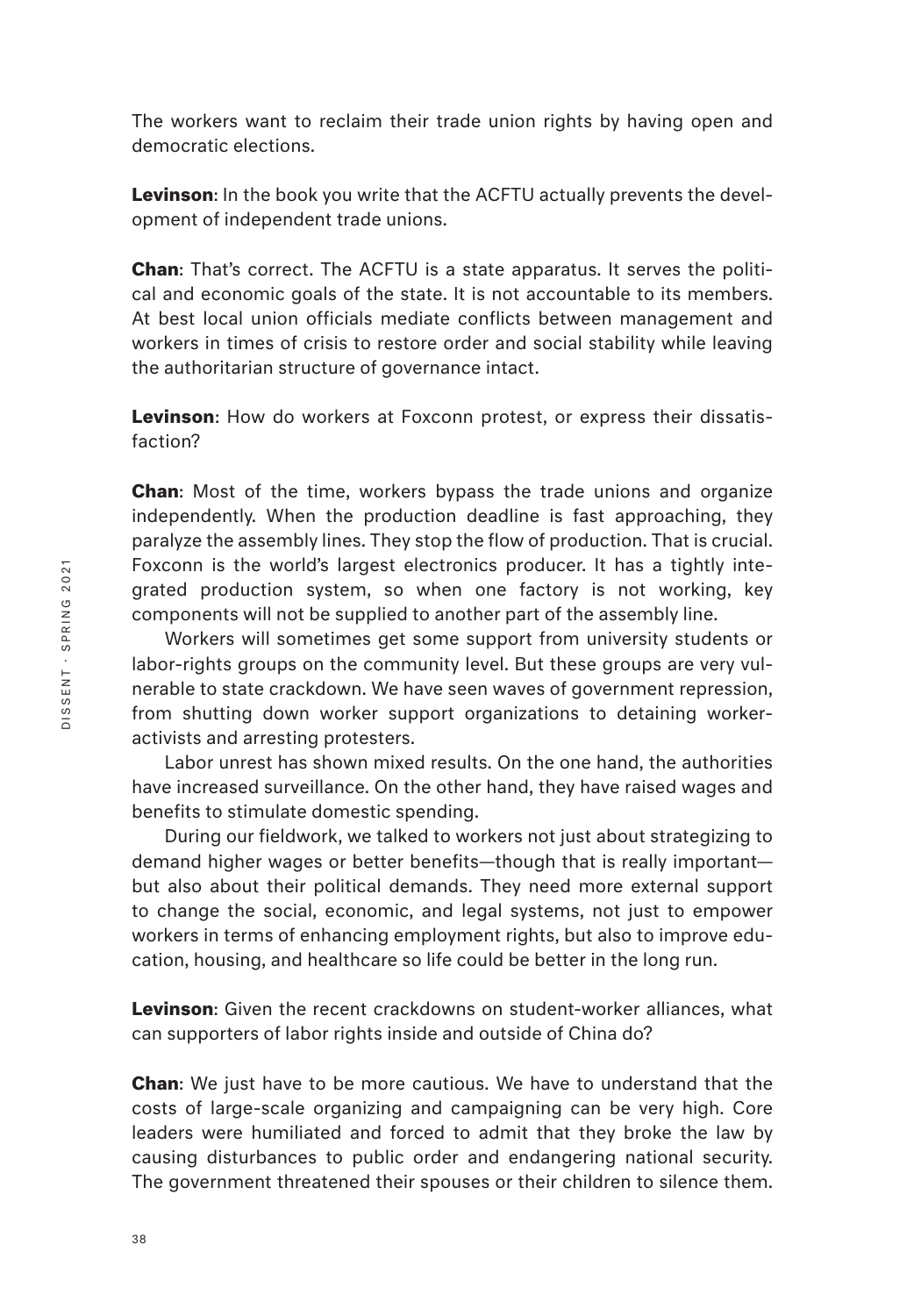Despite that, the bright spot in China is that the left-wing university students, labor activists, and community-based organizations have never been completely crushed. Study groups online and offline continue. Social investigations about the impact of COVID on manufacturing and service workers are also in development. That is inspiring.

There is space for grassroots organizing and cross-border solidarity, and for corporate responsibility and consumer campaigns at the international level. Multinational corporations often locate their production in "developing" or poor countries. Their workers don't earn living wages, and they die or are injured unnecessarily, work extremely long hours, and sacrifice family life, while the profits flow to the companies. Activists around the world need to insist on global trade rules that protect worker rights and consumers need to understand that companies are responsible for the conditions under which their products are produced.

**Levinson**: Your book includes some really moving poems from the workers.

**Chan**: Their art is a form of cultural activism. Workers turn to digital spaces to circulate their poetry, songs, and videos. Their poems are lacerating.

There are several very powerful poems by twenty-four-year-old Xu Lizhi. He failed in multiple attempts to find another job that would take him off the assembly line at Foxconn.

Here is one of his poems, "A Screw Fell to the Ground":

A screw fell to the ground In this dark night of overtime Plunging vertically, lightly clinking It won't attract anyone's attention Just like last time On a night like this When someone plunged to the ground.

Nine months after Xu Lizhi wrote this poem, he ended his life.

The utter desperation of so many of the workers we met at Foxconn is best expressed by an anonymous worker's blog post:

To die is the only way to testify that we ever lived. Perhaps for the Foxconn employees and employees like us, the use of death is to testify that we were ever alive at all, and that while we lived, we had only despair.

**Levinson**: After that I am not sure what else there is to say. Any last thoughts?